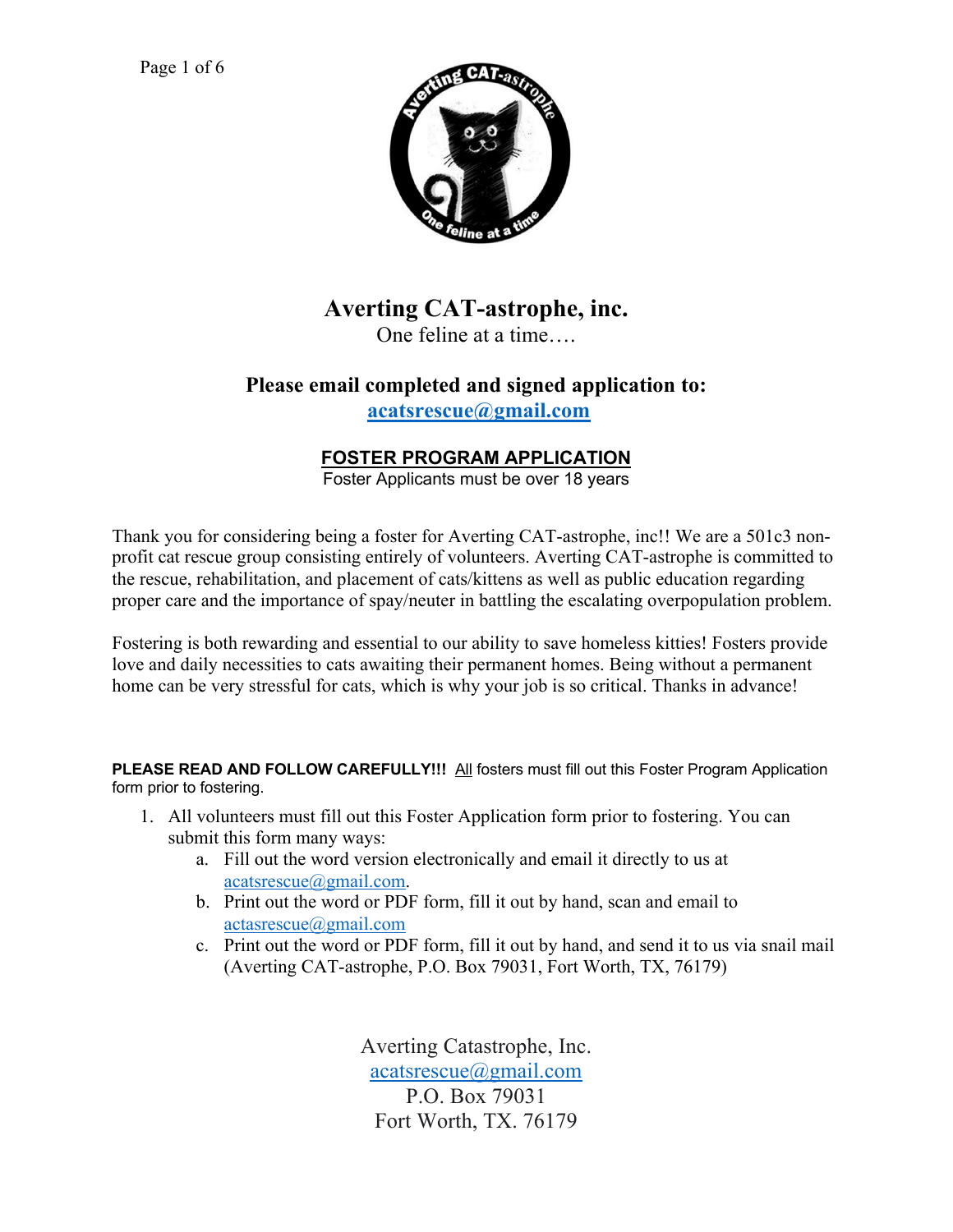|                                                                                  | Street Address: <u>Alexander Address:</u> Alexander Address: Alexander Address: Alexander Address: Alexander Address: A |  |
|----------------------------------------------------------------------------------|-------------------------------------------------------------------------------------------------------------------------|--|
|                                                                                  |                                                                                                                         |  |
|                                                                                  | Home Phone: __________________________________Cell Phone: ______________________                                        |  |
|                                                                                  |                                                                                                                         |  |
|                                                                                  |                                                                                                                         |  |
| What area of your house will your fosters be living in long term?                |                                                                                                                         |  |
|                                                                                  | If you leave town, do you have someone to take care of your fosters? ____________                                       |  |
|                                                                                  | Are you committed to providing a home until the cat/kitten is adopted? ______________                                   |  |
| Who will be the primary caretaker of your fosters? _____________________________ |                                                                                                                         |  |
|                                                                                  |                                                                                                                         |  |
|                                                                                  |                                                                                                                         |  |
| Do you rent? _______________                                                     |                                                                                                                         |  |
|                                                                                  |                                                                                                                         |  |
|                                                                                  | Do we have your permission to contact your landlord? ___________________________                                        |  |
| Do we have your permission to do a home check? _________________________________ |                                                                                                                         |  |
|                                                                                  | Who is your veterinarian? (name & phone number) ________________________________                                        |  |
|                                                                                  | How long are you willing to foster an animal? __________________________________                                        |  |
|                                                                                  | Averting Catastrophe, Inc.<br>$\arcts$ rescue $\omega$ gmail.com                                                        |  |

P.O. Box 79031 Fort Worth, TX. 76179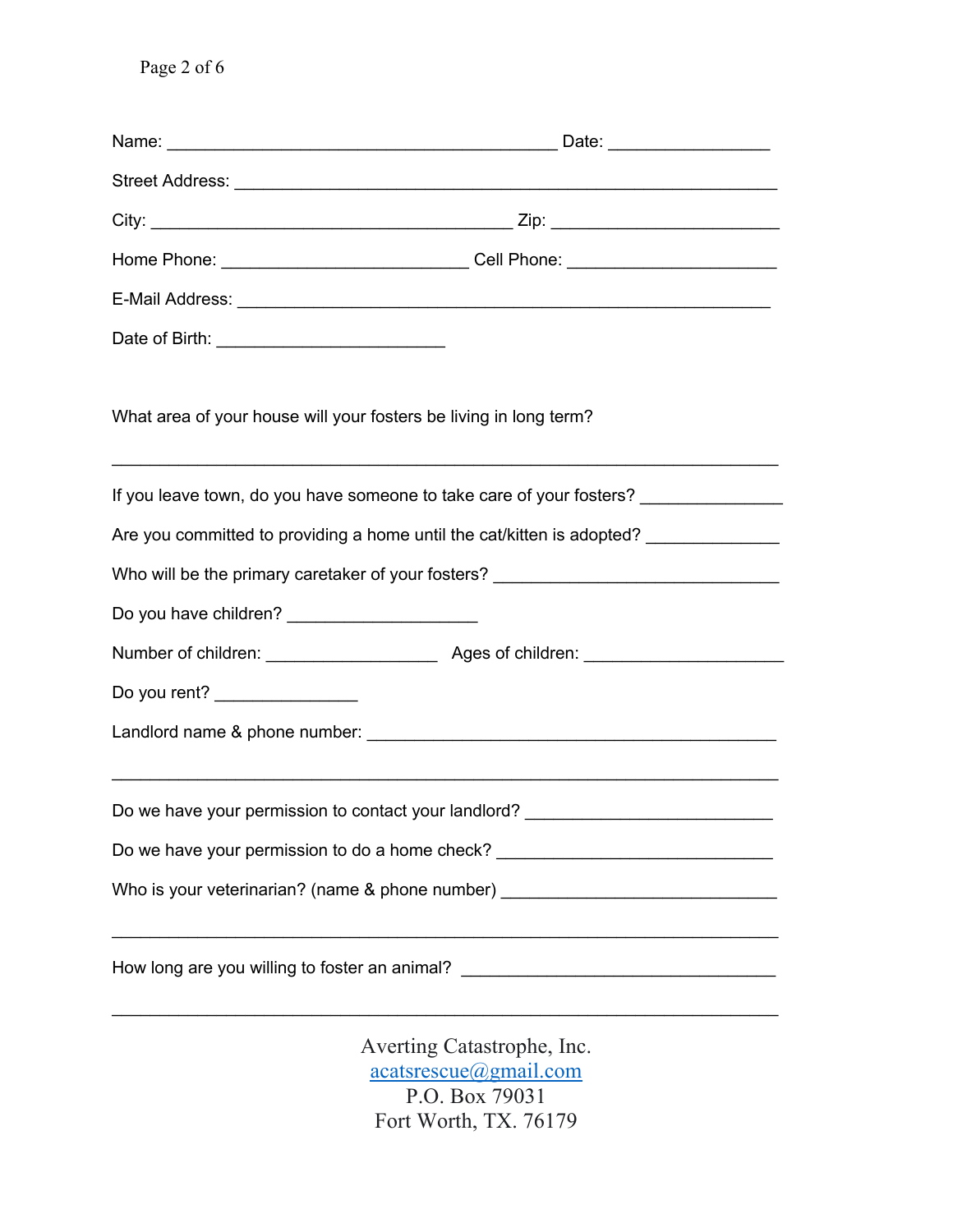## Page 3 of 6

What pets do you currently have in your household?

|                                                                                                                                                                                                                                                                                                                                                                                                                                                                                                                                                                                                                                                                                                                                                                                                                                | Dog/Cat | Type Spay/Neutered Kept Where?<br>Yes/No | In/Out                     | Age |  |  |                                                                     |  |  |  |  |
|--------------------------------------------------------------------------------------------------------------------------------------------------------------------------------------------------------------------------------------------------------------------------------------------------------------------------------------------------------------------------------------------------------------------------------------------------------------------------------------------------------------------------------------------------------------------------------------------------------------------------------------------------------------------------------------------------------------------------------------------------------------------------------------------------------------------------------|---------|------------------------------------------|----------------------------|-----|--|--|---------------------------------------------------------------------|--|--|--|--|
| Name: $\frac{1}{\sqrt{1-\frac{1}{2}}\sqrt{1-\frac{1}{2}}\sqrt{1-\frac{1}{2}}\sqrt{1-\frac{1}{2}}\sqrt{1-\frac{1}{2}}\sqrt{1-\frac{1}{2}}\sqrt{1-\frac{1}{2}}\sqrt{1-\frac{1}{2}}\sqrt{1-\frac{1}{2}}\sqrt{1-\frac{1}{2}}\sqrt{1-\frac{1}{2}}\sqrt{1-\frac{1}{2}}\sqrt{1-\frac{1}{2}}\sqrt{1-\frac{1}{2}}\sqrt{1-\frac{1}{2}}\sqrt{1-\frac{1}{2}}\sqrt{1-\frac{1}{2}}\sqrt{1-\frac{1}{2}}\sqrt{1-\frac{1}{2}}$<br>Name: $\frac{1}{\sqrt{1-\frac{1}{2}}\sqrt{1-\frac{1}{2}}\sqrt{1-\frac{1}{2}}\sqrt{1-\frac{1}{2}}\sqrt{1-\frac{1}{2}}\sqrt{1-\frac{1}{2}}\sqrt{1-\frac{1}{2}}\sqrt{1-\frac{1}{2}}\sqrt{1-\frac{1}{2}}\sqrt{1-\frac{1}{2}}\sqrt{1-\frac{1}{2}}\sqrt{1-\frac{1}{2}}\sqrt{1-\frac{1}{2}}\sqrt{1-\frac{1}{2}}\sqrt{1-\frac{1}{2}}\sqrt{1-\frac{1}{2}}\sqrt{1-\frac{1}{2}}\sqrt{1-\frac{1}{2}}\sqrt{1-\frac{1}{2}}$ |         |                                          |                            |     |  |  |                                                                     |  |  |  |  |
| Are your pets up to date on vaccinations?<br>Have you had any pet related diseases in your household? _______________________                                                                                                                                                                                                                                                                                                                                                                                                                                                                                                                                                                                                                                                                                                  |         |                                          |                            |     |  |  |                                                                     |  |  |  |  |
|                                                                                                                                                                                                                                                                                                                                                                                                                                                                                                                                                                                                                                                                                                                                                                                                                                |         |                                          |                            |     |  |  |                                                                     |  |  |  |  |
|                                                                                                                                                                                                                                                                                                                                                                                                                                                                                                                                                                                                                                                                                                                                                                                                                                |         |                                          |                            |     |  |  | What types of cats would you like to foster? (check all that apply) |  |  |  |  |
| Kittens w/ mother ___________                                                                                                                                                                                                                                                                                                                                                                                                                                                                                                                                                                                                                                                                                                                                                                                                  |         |                                          | FIV+ felines _____________ |     |  |  |                                                                     |  |  |  |  |
| Kittens w/out mother _____________                                                                                                                                                                                                                                                                                                                                                                                                                                                                                                                                                                                                                                                                                                                                                                                             |         | Super Seniors __________                 |                            |     |  |  |                                                                     |  |  |  |  |
| Adult cats_______________                                                                                                                                                                                                                                                                                                                                                                                                                                                                                                                                                                                                                                                                                                                                                                                                      |         | Feral Kittens ___________                |                            |     |  |  |                                                                     |  |  |  |  |
| Bottle Babies _______                                                                                                                                                                                                                                                                                                                                                                                                                                                                                                                                                                                                                                                                                                                                                                                                          |         | Special Needs _________                  |                            |     |  |  |                                                                     |  |  |  |  |
| Do you have any needs or requests that we need to be aware of? If yes, explain:                                                                                                                                                                                                                                                                                                                                                                                                                                                                                                                                                                                                                                                                                                                                                |         |                                          |                            |     |  |  |                                                                     |  |  |  |  |
|                                                                                                                                                                                                                                                                                                                                                                                                                                                                                                                                                                                                                                                                                                                                                                                                                                |         |                                          |                            |     |  |  |                                                                     |  |  |  |  |
|                                                                                                                                                                                                                                                                                                                                                                                                                                                                                                                                                                                                                                                                                                                                                                                                                                |         |                                          |                            |     |  |  |                                                                     |  |  |  |  |
| Have you ever relinquished an animal companion before? If yes, explain:                                                                                                                                                                                                                                                                                                                                                                                                                                                                                                                                                                                                                                                                                                                                                        |         |                                          |                            |     |  |  |                                                                     |  |  |  |  |
|                                                                                                                                                                                                                                                                                                                                                                                                                                                                                                                                                                                                                                                                                                                                                                                                                                |         |                                          |                            |     |  |  |                                                                     |  |  |  |  |
| Are you interested in rehabilitation work (e.g., injured, underweight animals, etc.?)                                                                                                                                                                                                                                                                                                                                                                                                                                                                                                                                                                                                                                                                                                                                          |         |                                          |                            |     |  |  |                                                                     |  |  |  |  |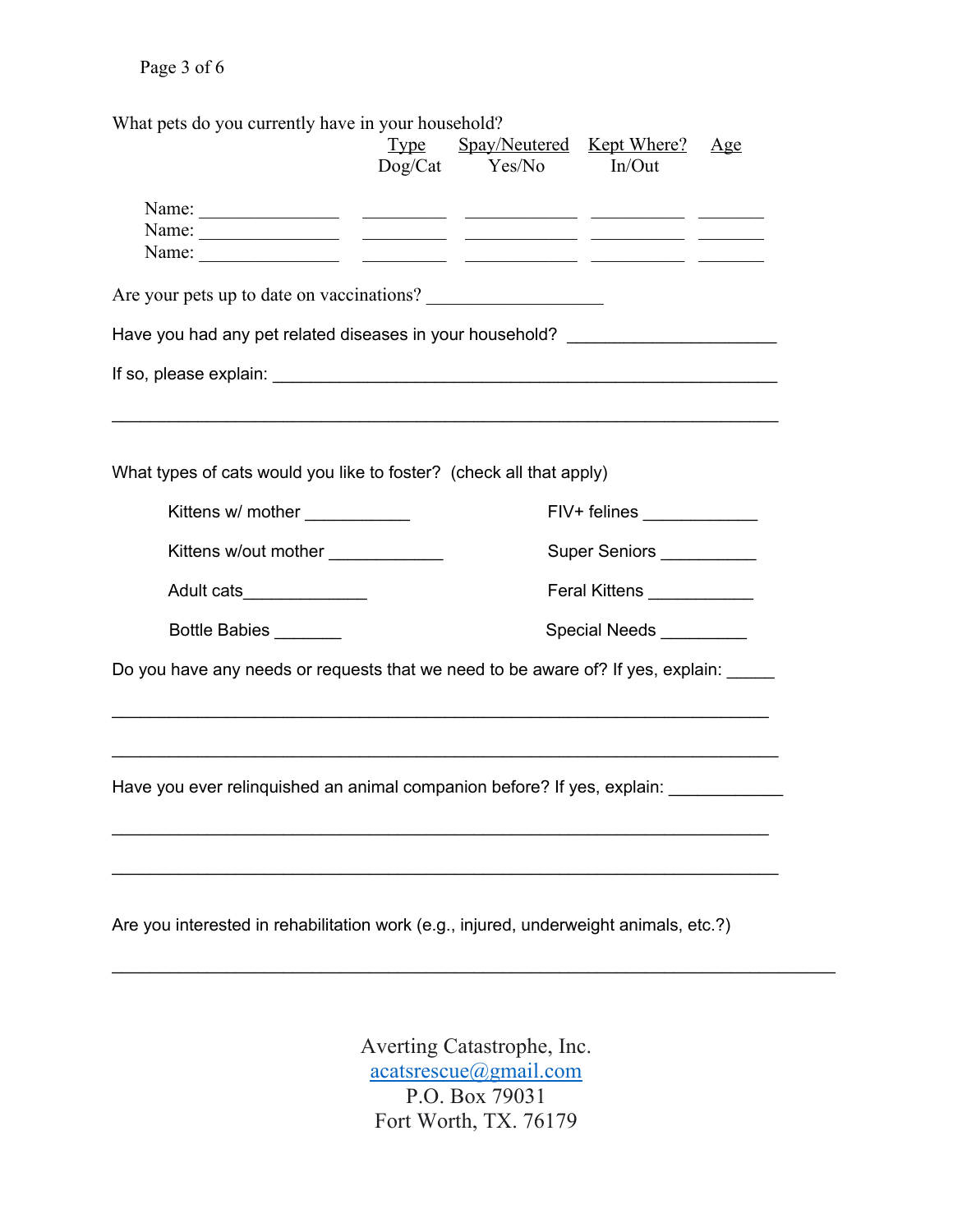#### Page 4 of 6

| Do you have any previous experience as a foster parent? ________________________                    |  |  |  |  |
|-----------------------------------------------------------------------------------------------------|--|--|--|--|
|                                                                                                     |  |  |  |  |
| Would you like to receive training to learn to bottle feed? ____________________                    |  |  |  |  |
| If you have any previous experience as a foster parent, what are the names of the rescue            |  |  |  |  |
| groups or shelters you have fostered for?                                                           |  |  |  |  |
| ,我们也不能在这里的时候,我们也不能在这里的时候,我们也不能不能不能不能不能不能不能不能不能不能不能不能不能。""我们的是我们的,我们也不能不能不能不能不能不能                    |  |  |  |  |
| Are you able to transport foster pets, in your care, to and from appointments set up by             |  |  |  |  |
| Averting CAT-astrophe for veterinarian visits?____________ Adoption events? _______________________ |  |  |  |  |
|                                                                                                     |  |  |  |  |
| Please list two personal references:                                                                |  |  |  |  |
|                                                                                                     |  |  |  |  |
|                                                                                                     |  |  |  |  |

## **PLEASE READ CAREFULLY**

#### **Pet's Health and Disposition**

Averting CAT-astrophe cannot guarantee the health or disposition of any foster animal. I understand that I am fully responsible for the safety and well-being of my foster cat(s). Additionally, I understand and agree to the following:

- I will provide a safe, loving, humane **indoor** environment for my foster cat(s), **who are not allowed outdoors under any circumstances.**
- I will provide fresh litter, nutritional food, fresh water, and grooming
- I confirm that all of my resident pets are now, and will remain, current on all vaccinations and that I am in compliance with all state and local animal laws.
- I agree to isolate my foster cat(s), upon arrival, from my resident family pets for a minimum of 10-14 days for the protection of all animals.
- I will give my foster cat(s) affection, attention, and playtime.
- I agree to administer medication & provide physical therapy as requested.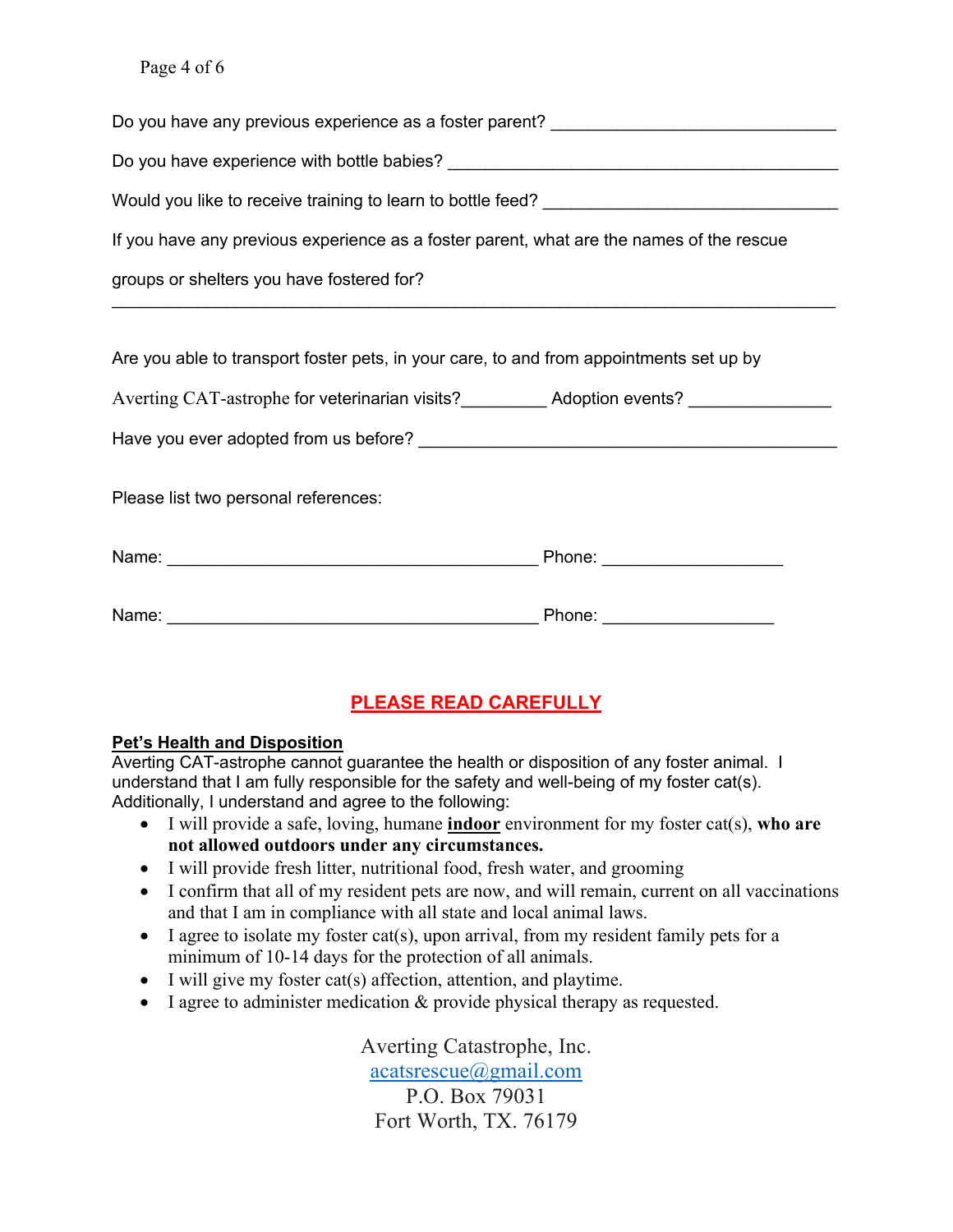- I agree to take my foster cat(s) to routine veterinary appointments as needed.
- I agree to monitor the health of my foster cat(s) and to notify Averting CAT-astrophe if any issue occurs and to transport the cat to veterinary appointments as needed.
- I acknowledge that all veterinary appointments must be pre-approved by Averting CATastrophe and may only be conducted at Averting CAT-astrophe approved clinics. I also acknowledge that Averting CAT-astrophe pays all vet bills for approved procedures at approved clinics only and that any veterinary care administered by clinics other than these two, or without consent of the organization, will not be reimbursed by Averting CAT-astrophe.
- I acknowledge that foster cat(s) may not be altered in any way, including but not limited to: declawing, cropping of ears, bobbing of tail, dewclaw removal, etc.
- I will promptly notify Averting CAT-astrophe immediately of any of the following: any signs of illness, behavioral issues or concerns, an inability to continue to foster, and if the pet becomes lost.

### **Reasonable Adoption Efforts**

I understand and agree to the following:

- I agree to actively pursue an adoptive home for the foster cat(s) in my care. Attending adoption events, sharing on face book, twitter, or elsewhere, emailing/calling family and friends, etc.
- I understand that **all** potential adopters must be screened and approved by Averting CATastrophe.
- I understand that Averting CAT-astrophe agrees to list adoptable cats on pet-finder and adopt-a-pet. However, I agree to make a reasonable effort to meet with one of Averting CAT-astrophe's volunteer professional photographers or to provide clear, focused, uncluttered, and attractive photos of my foster cats which can be emailed to acatsrescue3e@gmail.com
- I agree to bring my foster cat(s) to meet and greets / visitation with potential adopters.

### **Transfer and Keeping of Animals**

Fostering is temporary, However, Averting CAT-astrophe requests that you keep your foster cat until s/he is adopted. To this end I understand and agree to the following:

- I will not transfer foster cat(s) to the custody of another person, household, shelter, humane society, SPCA, or other entity, temporarily or permanently, without written authorization from the Averting CAT-astrophe rescue.
- If the foster cat(s) in my care is/are lost or stolen, I will immediately notify Averting CAT-astrophe via telephone and email and will make a reasonable effort to locate the foster cat(s).
- If an adoption has not occurred and I wish to discontinue fostering, I understand that I am required to return all foster cats to Averting CAT-astrophe pursuant to the next section.